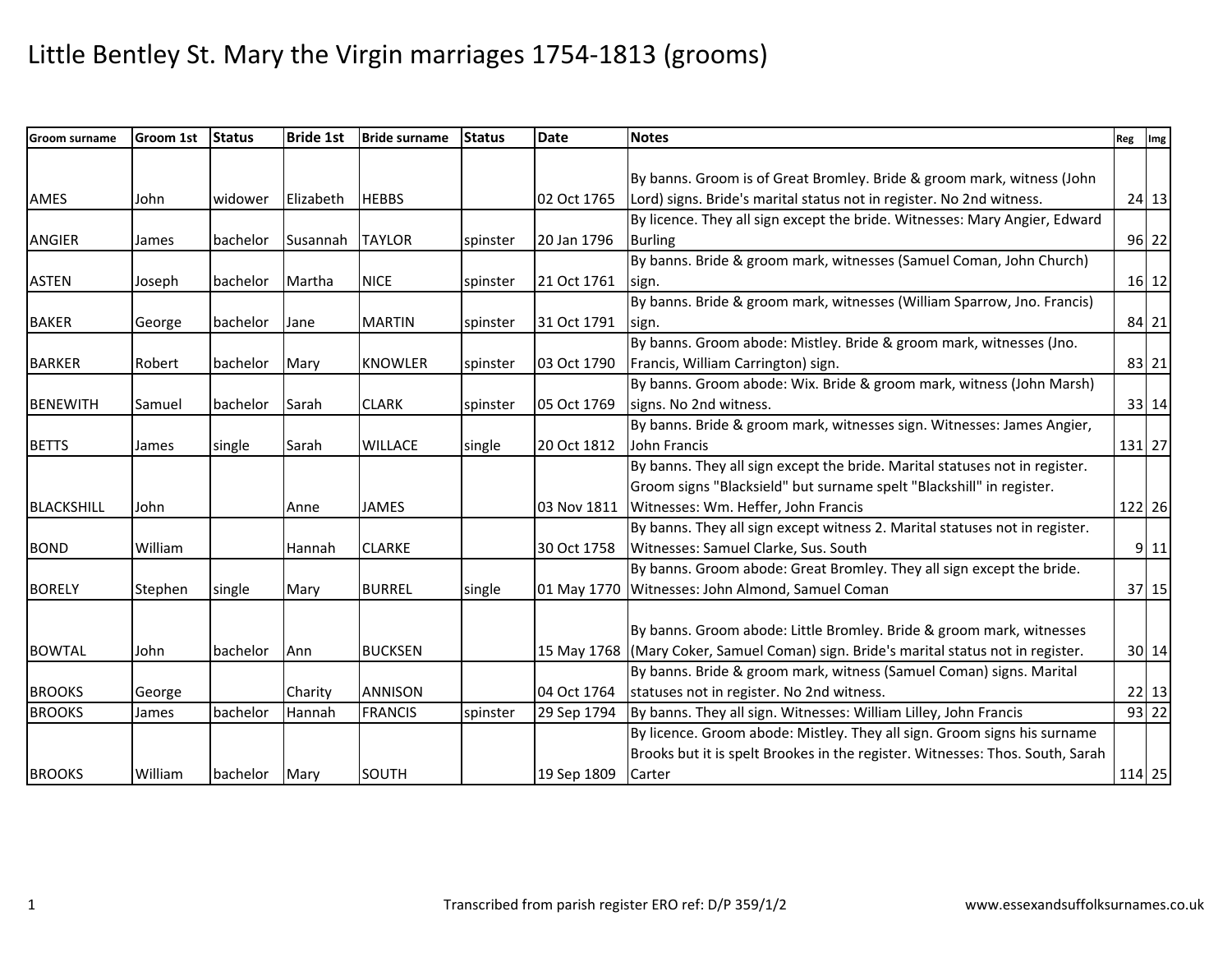| <b>Groom surname</b> | <b>Groom 1st</b> | <b>Status</b> | <b>Bride 1st</b> | <b>Bride surname</b> | <b>Status</b> | <b>Date</b> | <b>Notes</b>                                                                | Reg Img |         |
|----------------------|------------------|---------------|------------------|----------------------|---------------|-------------|-----------------------------------------------------------------------------|---------|---------|
|                      |                  |               |                  |                      |               |             | By banns. Groom abode: Elmstead. They all mark except witness 2.            |         |         |
| <b>BROWN</b>         | William          | bachelor      | Mary             | <b>GARDENER</b>      | spinster      | 14 Sep 1799 | Witnesses: Susan Gardener, Edwd. Everitt                                    |         | 99 23   |
|                      |                  |               |                  |                      |               |             | By banns. Bride & groom mark, witnesses sign. Witnesses: James Bunch,       |         |         |
| <b>BUNCH</b>         | John             | single        | Sarah            | <b>WOOLAGE</b>       | single        | 30 Sep 1812 | Edwd. Everitt                                                               |         | 130 27  |
|                      |                  |               |                  |                      |               |             | By banns. They all sign except the bride. Bride's marital status not in     |         |         |
| <b>BUNDOCK</b>       | Samuel           | bachelor      | Sarah            | <b>SMITH</b>         |               | 15 Dec 1809 | register. Witnesses: William Ward, Mary Dubbel                              |         | 117 25  |
|                      |                  |               |                  |                      |               |             | By banns. They all mark except witness 2. Marital statuses not in register. |         |         |
| <b>BURGESS</b>       | James            |               | Anne             | <b>STRUTT</b>        |               | 18 Oct 1762 | Witnesses: James Burrel, Samuel Coman                                       |         | $17 12$ |
| <b>BURLING</b>       | John             | bachelor      | Elizabeth        | <b>EVERITT</b>       | single        | 18 Feb 1800 | By banns. They all sign. Witnesses: Sarah Burling, Edwd. Everitt            |         | 100 23  |
|                      |                  |               |                  |                      |               |             | By banns. They all sign except the bride. Witnesses: Elizabeth & Edwd.      |         |         |
| <b>BUTCHER</b>       | Thomas           | bachelor      | Mary             | <b>NOTTLEY</b>       | widow         | 21 Oct 1793 | Everitt                                                                     |         | $90$ 21 |
| <b>BUTTROM</b>       | Robert           | bachelor      | Martha           | SOUTH                | spinster      | 03 Jun 1801 | By licence. They all sign. Witnesses: Ann & Mary Crampin                    |         | 104 23  |
|                      |                  |               |                  |                      |               |             | By licence. Groom abode: Mistley. They all sign except the bride. Bride's   |         |         |
|                      |                  |               |                  |                      |               |             | surname unclear: Tricker or Fricker? Witnesses: Mary Cooper, Martha         |         |         |
| <b>CARRINGTON</b>    | William          | widower       | Mary             | <b>FRICKER</b>       | widow         | 19 Apr 1794 | South                                                                       |         | $91$ 22 |
|                      |                  |               |                  |                      |               |             | By licence. Groom abode: Mistley. They all sign except the bride. Bride's   |         |         |
|                      |                  |               |                  |                      |               |             | surname unclear: Tricker or Fricker? Witnesses: Mary Cooper, Martha         |         |         |
| <b>CARRINGTON</b>    | William          | widower       | Mary             | <b>TRICKER</b>       | widow         | 19 Apr 1794 | South                                                                       |         | 91 22   |
|                      |                  |               |                  |                      |               |             |                                                                             |         |         |
|                      |                  |               |                  |                      |               |             | By banns. Groom is of Great Bentley. They all sign except the bride. Groom  |         |         |
|                      |                  |               |                  |                      |               |             | signs "Roberson" but his surname is spelt "Robertson" in the register.      |         |         |
| <b>CARTER</b>        | Roberson         | single        | Mary             | <b>GARROOD</b>       | spinster      | 29 Dec 1756 | Witnesses: Robert King, Samuel Coman                                        |         | 4 10    |
|                      |                  |               |                  |                      |               |             | By banns. Groom abode: Little Bromley. They all mark except witness 2.      |         |         |
| <b>CHAPLIN</b>       | Nathaniel        | bachelor      | Margaret         | <b>WELLOM</b>        | spinster      | 30 Sep 1772 | Witnesses: Wm. Talbot, Henry Ames                                           |         | 43 15   |
|                      |                  |               |                  |                      |               |             | By banns. Groom abode: Little Bromley. They all sign except the bride.      |         |         |
| <b>CHIPPERTON</b>    | Benjamin         | widower       | Hannah           | <b>COOK</b>          | spinster      | 17 Nov 1774 | Witnesses: Robt. Nunn, George Ham                                           |         | 50 16   |
|                      |                  |               |                  |                      |               |             | By banns. Groom abode: Tendring. They all sign except the bride.            |         |         |
| <b>CHURCH</b>        | John             | bachelor      | Martha           | AMES                 | spinster      | 03 Oct 1809 | Witnesses: John Fuller, John Francis                                        |         | 115 25  |
|                      |                  |               |                  |                      |               |             | By banns. They all sign except the bride. Bride's marital status not in     |         |         |
| COMAN                | Samuel           | widower       | Mary             | <b>DEED</b>          |               | 25 Jul 1757 | register. Witnesses: Edwd. Sallows, John Lord                               |         | 6 11    |
|                      |                  |               |                  |                      |               |             | By banns. Bride & groom mark, witnesses sign. Groom is about 35, bride is   |         |         |
| COMAN                | George           | bachelor      | Mary             | <b>HICKS</b>         | spinster      | 09 Oct 1760 | about 22. Witnesses: John Gardener, John Church.                            |         | 15 12   |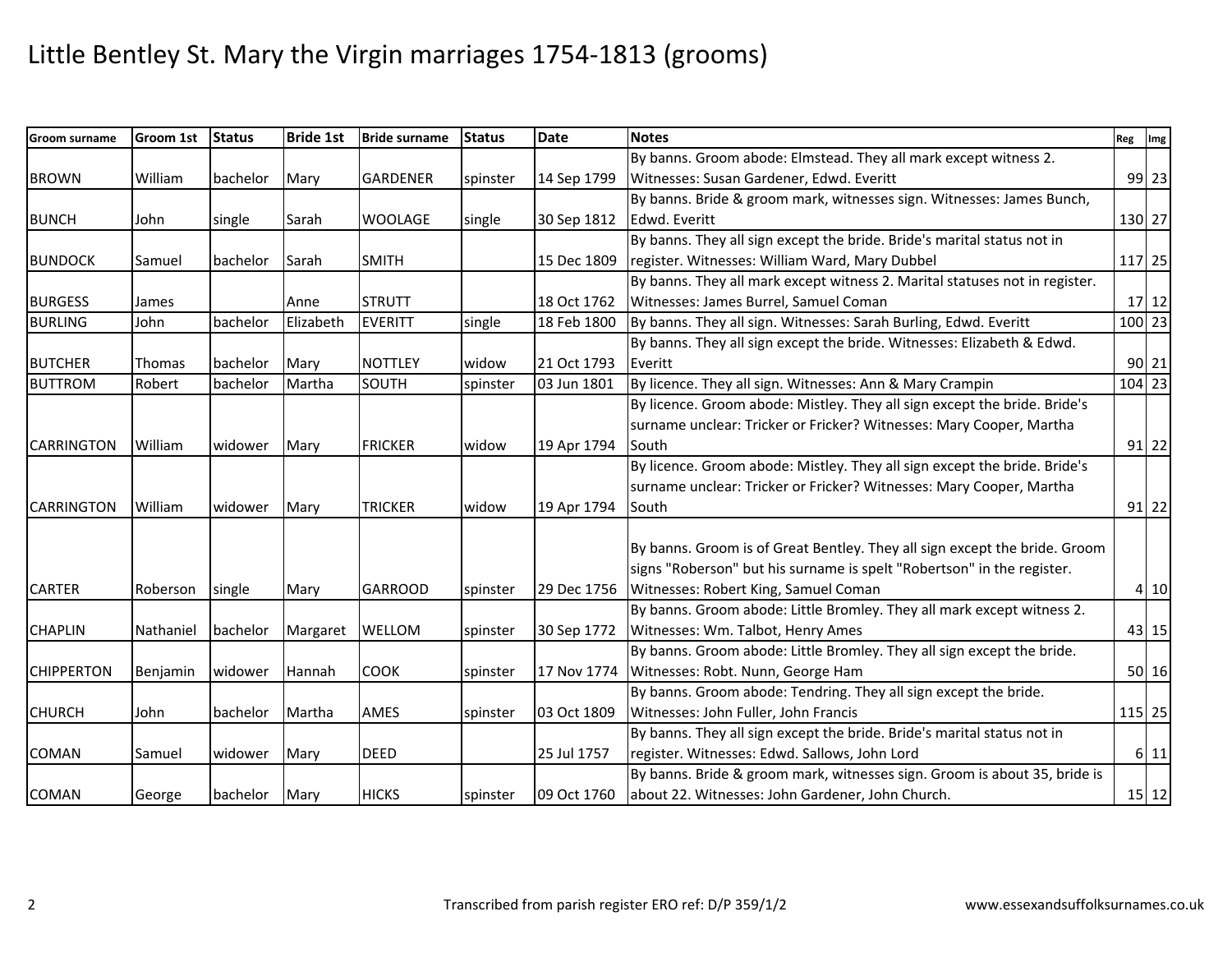| <b>Groom surname</b> | Groom 1st      | <b>Status</b> | <b>Bride 1st</b> | <b>Bride surname</b> | <b>Status</b> | <b>Date</b> | <b>Notes</b>                                                                       | Reg Img |        |
|----------------------|----------------|---------------|------------------|----------------------|---------------|-------------|------------------------------------------------------------------------------------|---------|--------|
|                      |                |               |                  |                      |               |             | By banns. They all sign except the bride. Bride's marital status not in            |         |        |
| <b>COOPER</b>        | Samuel         | bachelor      | Elizabeth        | <b>NEVARD</b>        |               | 15 May 1801 | register. Witnesses: Thos. South, Edwd. Everitt                                    |         | 103 23 |
|                      |                |               |                  |                      |               |             |                                                                                    |         |        |
| <b>COOPER</b>        | James          | single        | Mary             | <b>JOWERS</b>        | single        | 03 Feb 1812 | By banns. Bride & groom mark, witnesses (Robt. Fuller, Rachel? King) sign.         |         | 125 26 |
|                      |                |               |                  |                      |               |             | By banns. They all mark except witness 2. Witnesses: Saml. Sexton, Thos.           |         |        |
| <b>CORNARD</b>       | John           | bachelor      | Mary             | <b>FROST</b>         | spinster      | 25 Dec 1789 | South                                                                              |         | 80 20  |
|                      |                |               |                  |                      |               |             | By banns. Groom abode: Peldon. Bride & groom mark, witnesses (E. Nunn,             |         |        |
| <b>CRAMPIN</b>       | Charles        | single        | Hannah           | <b>SMYTH</b>         | single        | 09 Oct 1781 | Richard Smith) sign.                                                               |         | 65 18  |
|                      |                |               |                  |                      |               |             | By banns. They all sign. Groom is possibly Charles Crampin junior.                 |         |        |
| <b>CRAMPIN</b>       | <b>Charles</b> | single        | Elizabeth        | <b>RICHARDSON</b>    | single        | 01 Jan 1783 | Witnesses: Thos. South, Samuel Coman                                               |         | 70 19  |
|                      |                |               |                  |                      |               |             | By banns. They all mark except witness 2. Witnesses: Lucy Motlock, John            |         |        |
| <b>CRUSSEL</b>       | Joseph         | bachelor      | Mary             | <b>MOTLOCK</b>       | spinster      | 10 Oct 1797 | Francis                                                                            |         | 97 22  |
|                      |                |               |                  |                      |               |             |                                                                                    |         |        |
|                      |                |               |                  |                      |               |             | By banns. Groom abode: Wix. Bride & groom mark, witnesses (Joseph                  |         |        |
| <b>DALE</b>          | <b>Thomas</b>  | widower       | Anne             | <b>CROSBY</b>        |               | 04 Oct 1779 | Crosby, Samuel Coman) sign. Bride's marital status not in register.                |         | 61 18  |
|                      |                |               |                  |                      |               |             |                                                                                    |         |        |
|                      |                |               |                  |                      |               |             | By licence. Groom abode: Great Bentley. They all sign. Bride's marital status      |         |        |
| <b>DAWSON</b>        | Isaac          | bachelor      | Elizabeth        | <b>KENDALL</b>       |               | 14 Oct 1783 | not in register. Witnesses: Saml. Heckford, Samuel Coman                           |         | 71 19  |
|                      |                |               |                  |                      |               |             |                                                                                    |         |        |
|                      |                |               |                  |                      |               |             | By banns. Groom abode: Great Bentley. They all sign. Bride's marital status        |         |        |
| <b>DAWSON</b>        | William        | bachelor      | Elizabeth        | <b>CHAPLIN</b>       |               | 10 Feb 1808 | not in register. No 2nd witness. Witness 1: Jon. Skease                            |         | 111 25 |
|                      |                |               |                  |                      |               |             | By banns. Bride & groom mark, witness (Samuel Coman) signs. No 2nd                 |         |        |
| <b>DAY</b>           | John           | single        | Susanna          | PEARMENT             | spinster      | 29 Sep 1773 | witness.                                                                           |         | 46 16  |
|                      |                |               |                  |                      |               |             | By banns. Bride & groom mark, witnesses (John Pannifer, Thomas South)              |         |        |
| <b>DOWNS</b>         | Allen          | widower       | Sarah            | <b>BENNET</b>        |               | 30 Sep 1790 | sign. Bride's marital status not in the register.                                  |         | 82 20  |
|                      |                |               |                  |                      |               |             | By banns. They all sign except witness 1. Bride's marital status not in            |         |        |
| <b>DRURY</b>         | David          | bachelor      | Rachel           | <b>SMITH</b>         |               | 12 Jul 1811 | register. Witnesses: John Barton, John Francis                                     |         | 121 26 |
|                      |                |               |                  |                      |               |             |                                                                                    |         |        |
| EAGLE                | John           | bachelor      | Elizabeth        | <b>SPENCER</b>       | spinster      | 01 Oct 1803 | By banns. Bride & groom mark, witnesses (Edwd. Everitt, John Francis) sign. 105 24 |         |        |
|                      |                |               |                  |                      |               |             | By banns. They all sign except the bride. Witnesses: Edwd. Everitt, John           |         |        |
| <b>EASTER</b>        | John           | bachelor      | Susan            | <b>FAIRES</b>        | spinster      | 18 Jul 1803 | Francis                                                                            |         | 108 24 |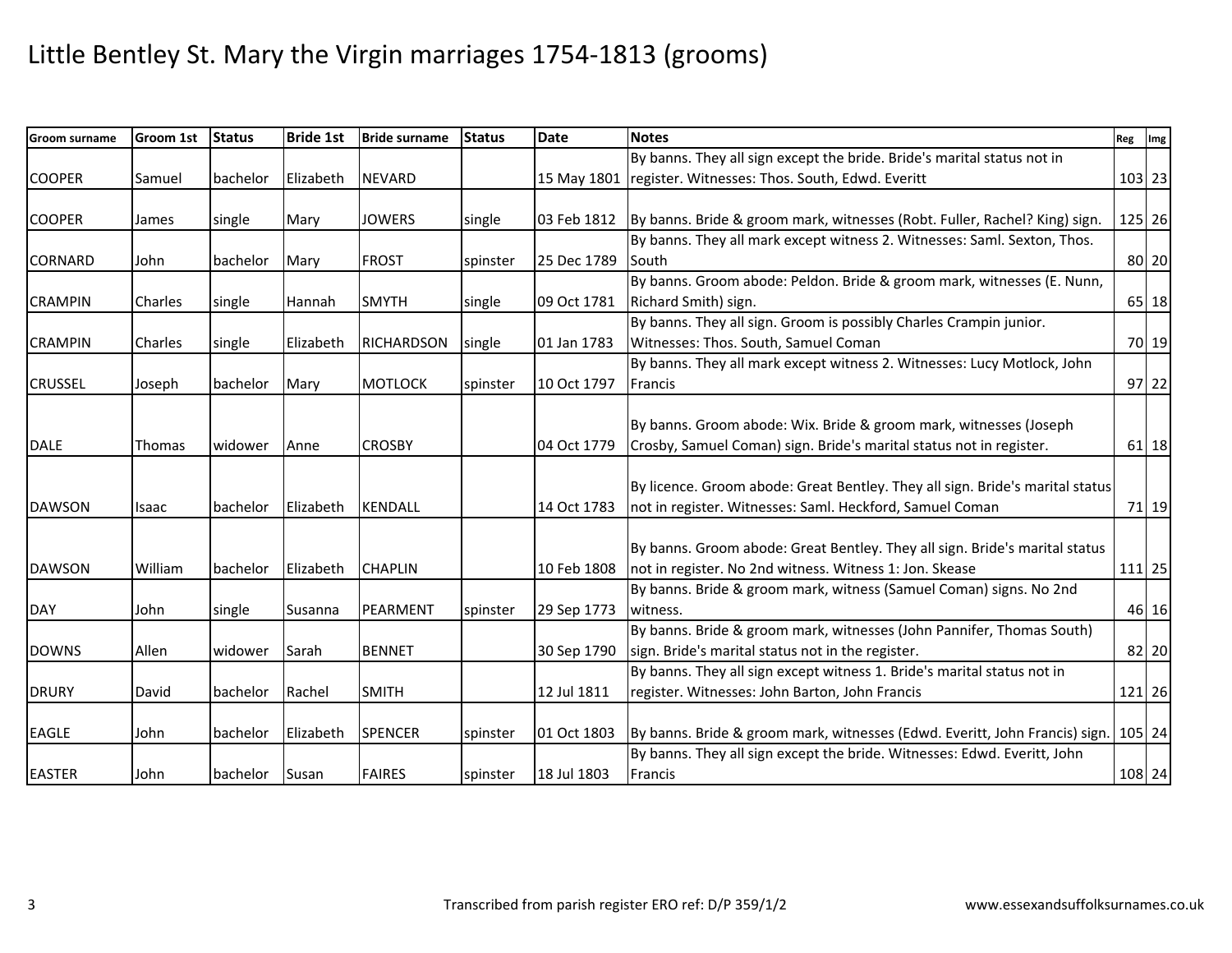| <b>Groom surname</b> | Groom 1st | <b>Status</b> | <b>Bride 1st</b> | <b>Bride surname</b> | <b>Status</b> | <b>Date</b> | <b>Notes</b>                                                                          | Reg Img |        |
|----------------------|-----------|---------------|------------------|----------------------|---------------|-------------|---------------------------------------------------------------------------------------|---------|--------|
|                      |           |               |                  |                      |               |             | By banns. Bride & groom mark, witnesses (Elizabeth Francis, Saml. Easter)             |         |        |
| <b>ELEY</b>          | Joseph    | bachelor      | Sarah            | <b>HAWARD</b>        | spinster      | 06 Jul 1802 | sign.                                                                                 |         | 105 23 |
|                      |           |               |                  |                      |               |             | By banns. Groom & witness 1 sign, others mark. Bride's marital status not             |         |        |
| <b>EVERITT</b>       | Edward    | bachelor      | Mary             | <b>BUTCHER</b>       |               | 24 Oct 1780 | in register. Witnesses: Samuel Coman, Hannah Everitt                                  |         | 62 18  |
|                      |           |               |                  |                      |               |             | By banns. Bride & groom mark, witnesses (John Gardener, John Lord) sign.              |         |        |
| <b>FINCH</b>         | John      |               | Elizabeth        | <b>BINKS</b>         |               | 11 Oct 1758 | Marital statuses not in register.                                                     |         | 8 11   |
|                      |           |               |                  |                      |               |             | By banns. Groom is of Great Bentley. They all mark except witness 1.                  |         |        |
| <b>FISH</b>          | James     | single        | Mary             | <b>MIDSON</b>        | single        |             | 28 May 1757 Witnesses: John Smythies, John Midson                                     |         | 5 11   |
|                      |           |               |                  |                      |               |             | By banns. They all sign except the bride. Witnesses: William & Mary                   |         |        |
| <b>FRANCIS</b>       | John      | bachelor      | Elizabeth        | <b>WOODWARD</b>      | spinster      | 04 Nov 1806 | <b>Jennings</b>                                                                       |         | 110 25 |
|                      |           |               |                  |                      |               |             | By banns. Witnesses: Edwd. Everitt, Mary Fuller, Robert Went. They all sign           |         |        |
| <b>FULLER</b>        | John      | single        | Mary             | <b>GOSLING</b>       |               | 16 Jul 1812 | except the bride.                                                                     |         | 129 27 |
|                      |           |               |                  |                      |               |             | By banns. Bride & groom mark, witnesses (Robert King, John Lord) sign.                |         |        |
| <b>FURMAN</b>        | John      |               | Elizabeth        | <b>CARTER</b>        |               | 13 Nov 1758 | Marital statuses not in register.                                                     |         | 10 11  |
|                      |           |               |                  |                      |               |             | By banns. They all mark except witness 2. Witnesses: Edward Gardiner,                 |         |        |
| <b>GARDINER</b>      | Robert    | bachelor      | Mary             | <b>FENNINGS</b>      | widow         | 20 Sep 1782 | Samuel Coman                                                                          |         | 68 19  |
|                      |           |               |                  |                      |               |             | By banns. Groom abode: Great Bromley. Bride & groom mark, witness                     |         |        |
| <b>GARNER</b>        | John      | single        | Sarah            | <b>WILLIAMS</b>      | single        |             | 26 May 1771 (Samuel Coman) signs. No 2nd witness.                                     |         | 39 15  |
|                      |           |               |                  |                      |               |             | By banns. Bride & groom mark, witness (Samuel Coman) signs. No 2nd                    |         |        |
| <b>GENNINGS</b>      | Otway     | bachelor      | Mary             | <b>RAWLINGS</b>      | spinster      | 16 Dec 1768 | witness.                                                                              |         | 31 14  |
|                      |           |               |                  |                      |               |             | By banns. Bride & groom mark, witnesses (Robert Fuller, Edwd. Everitt)                |         |        |
| <b>GIBLING</b>       | Joseph    | single        | Sarah            | <b>SMITH</b>         | single        | 26 Dec 1811 | sign.                                                                                 |         | 124 26 |
|                      |           |               |                  |                      |               |             |                                                                                       |         |        |
| <b>GILBERT</b>       | James     | widower       | Elizabeth        | <b>HAMMOND</b>       | single        |             | 25 May 1806 By banns. Bride & groom mark, witnesses (Thos. South, John Francis) sign. |         | 109 24 |
|                      |           |               |                  |                      |               |             | By banns. Groom abode: St. Giles, Colchester. Bride & groom mark,                     |         |        |
| <b>GLENSFORD</b>     | Joseph    | widower       | Mary             | SOUTH                | single        | 05 Feb 1760 | witnesses (John Gardener, Edwd. Sallows) sign.                                        |         | 13 12  |
|                      |           |               |                  |                      |               |             | By banns. Bride & groom mark, witness (John Church) signs. Marital                    |         |        |
| <b>GOOD</b>          | James     |               | Ann              | LONG                 |               | 15 Jul 1765 | statuses not in register. No 2nd witness.                                             |         | 23 13  |
|                      |           |               |                  |                      |               |             | By banns. Groom abode: St. Osyth. Bride & groom mark, witnesses (E.                   |         |        |
| <b>GOSLING</b>       | Samuel    | bachelor      | Elizabeth        | <b>BUTCHER</b>       | spinster      | 10 Jul 1782 | Nunn, A. Poppelwell) sign.                                                            |         | 66 18  |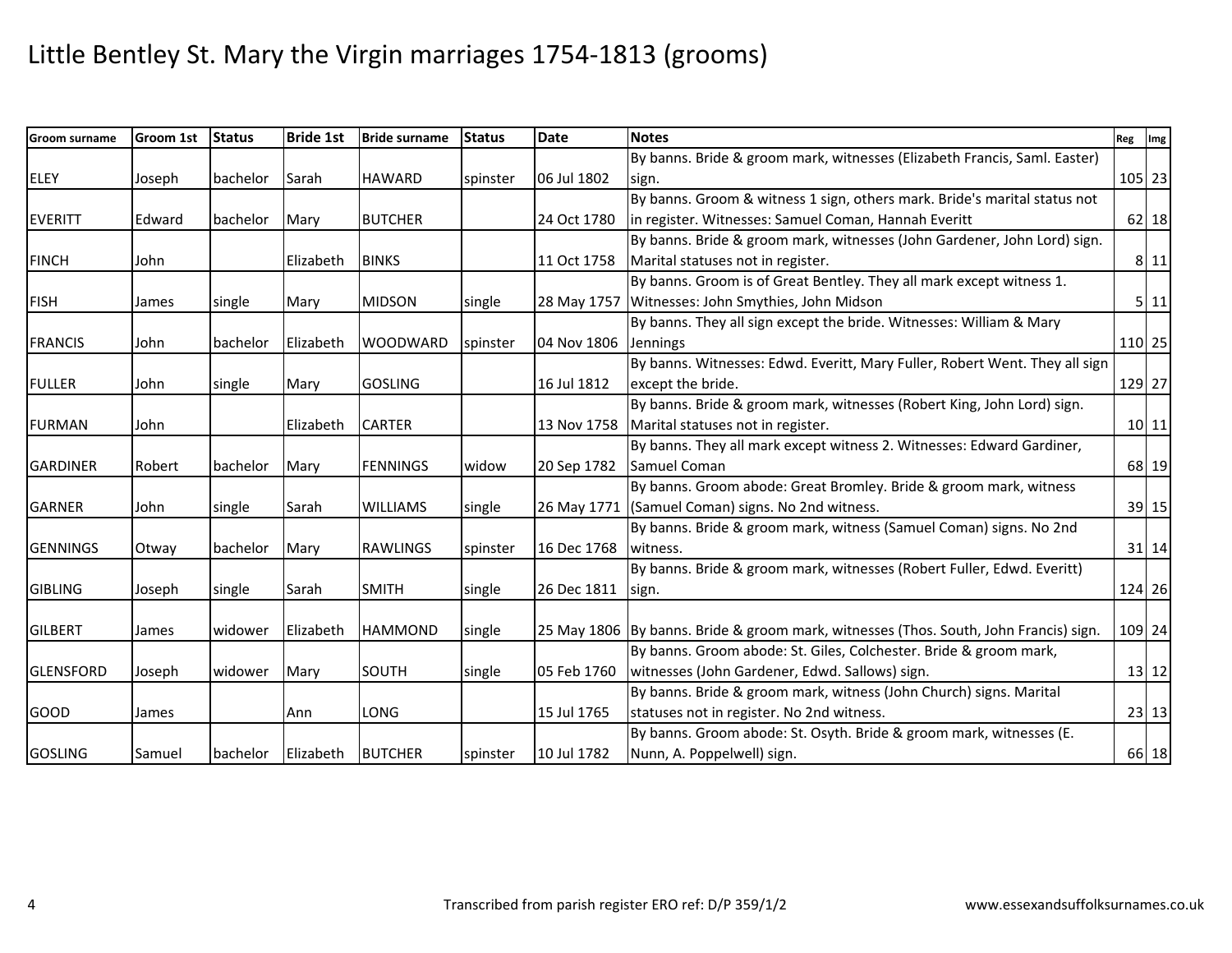| Groom surname    | <b>Groom 1st</b> | <b>Status</b> | <b>Bride 1st</b> | <b>Bride surname</b> | <b>Status</b> | <b>Date</b> | <b>Notes</b>                                                                 | Reg Img |        |
|------------------|------------------|---------------|------------------|----------------------|---------------|-------------|------------------------------------------------------------------------------|---------|--------|
|                  |                  |               |                  |                      |               |             |                                                                              |         |        |
|                  |                  |               |                  |                      |               |             | By licence. Groom is a farmer, of Frating. They all sign. Groom's marital    |         |        |
| <b>GRIMSEY</b>   | John             |               | Hannah           | <b>ALLEN</b>         | spinster      | 23 Oct 1777 | status not in register. Witnesses: Thos. Houlding, Robert Grimsey            |         | 56 17  |
|                  |                  |               |                  |                      |               |             | By banns. They all mark except witness 1. Witnesses: John Francis, William   |         |        |
| <b>GULL</b>      | Robert           | bachelor      | Rachel           | <b>BARKER</b>        | widow         | 16 Jul 1809 | Nopp                                                                         | 113 25  |        |
|                  |                  |               |                  |                      |               |             | By banns. They all sign except the bride. Witnesses: Mary Bagley, Samuel     |         |        |
| <b>HAGER</b>     | <b>Thomas</b>    | bachelor      | Sarah            | <b>BAGLEY</b>        | spinster      | 08 Jan 1773 | Coman                                                                        |         | 44 16  |
| <b>HAMMENT</b>   | Thomas           | bachelor      | Mary             | <b>ROSE</b>          | spinster      | 01 Oct 1781 | By licence. Bride & groom mark, witnesses (Elizabeth & Eleanor King) sign.   |         | 64 18  |
|                  |                  |               |                  |                      |               |             | By banns. Bride & groom mark, witnesses sign. Witnesses: John Francis,       |         |        |
| <b>HART</b>      |                  |               | Martha           |                      |               | 12 Jul 1812 | John Francis senior.                                                         |         | 128 27 |
|                  | Joseph           | bachelor      |                  | <b>WOODWARD</b>      | spinster      |             | By banns. Groom & witness 1 sign, others mark. Marital statuses not in       |         |        |
| <b>HAWARD</b>    |                  |               |                  |                      |               |             | register. Witnesses: Samuel Coman, Abraham Durrant                           |         |        |
|                  | Robert           |               | Elizabeth        | <b>GARROOD</b>       |               | 07 Jan 1758 |                                                                              |         | 7 11   |
|                  |                  |               |                  |                      |               |             | By licence. They all sign except witness 2. Witnesses: John Porter, John     |         |        |
| <b>HAYWARD</b>   | John             | bachelor      | Mary             | <b>PORTER</b>        | spinster      | 11 Sep 1760 | Rawlin                                                                       |         | 14 12  |
|                  |                  |               |                  |                      |               |             |                                                                              |         |        |
|                  |                  |               |                  |                      |               |             | By licence. Groom abode: All Saints, Colchester. They all sign. Marital      |         |        |
| <b>HEDGE</b>     | <b>Thomas</b>    |               | Sarah            | <b>GOSLING</b>       |               | 23 Jul 1767 | statuses not in register. Witnesses: Mary Dines, Jno. Hedge                  |         | 27 13  |
|                  |                  |               |                  |                      |               |             | By banns. Groom abode: Great Horkesley. Bride & groom mark, witnesses        |         |        |
| <b>HEMPSTEAD</b> | William          | bachelor      | Elizabeth        | LAMBERT              | spinster      | 20 Jan 1772 | (Robt. King, Sam. Coman) sign.                                               |         | 41 15  |
|                  |                  |               |                  |                      |               |             | By banns. They all mark except witness 2. Bride's marital status not in      |         |        |
| <b>HOLDER</b>    | George           | widower       | Mary             | <b>SWANN</b>         |               | 11 Feb 1777 | register. Witnesses: Lydia Sallows, Samuel Coman                             |         | 53 17  |
|                  |                  |               |                  |                      |               |             | Not stated if by banns or licence. No marital statuses in register. They all |         |        |
|                  |                  |               |                  |                      |               |             | sign. Groom abode: Great Bentley. Witnesses: Joseph Allen, Nicholas          |         |        |
| <b>HOULDING</b>  | Thomas           |               | Mary             | <b>ALLEN</b>         |               | 16 Oct 1772 | <b>Bundock</b>                                                               |         | 42 15  |
| <b>HOWARD</b>    | Thomas           | bachelor      | Susan            | <b>SEGERS</b>        | spinster      | 18 Sep 1798 | By banns. Bride & groom mark, witnesses (Jno. Francis, Edwd. Everitt) sign.  |         | 98 22  |
|                  |                  |               |                  |                      |               |             | By banns. Bride & groom mark, witnesses (Geo. Waller, Robert King) sign.     |         |        |
|                  |                  |               |                  |                      |               |             | Marital statuses not in register.                                            |         |        |
| <b>HUNT</b>      | Isaac            |               | Sarah            | <b>COPSEA</b>        |               | 23 Jan 1764 |                                                                              |         | 20 12  |
|                  |                  |               |                  |                      |               |             | By banns. They all sign except the groom. Marital statuses not in register.  |         |        |
| <b>JACOBS</b>    | William          |               | Ann              | <b>NEVWARD</b>       |               | 19 Feb 1759 | Witnesses: John Lord, Samuel Coman                                           |         | 11 11  |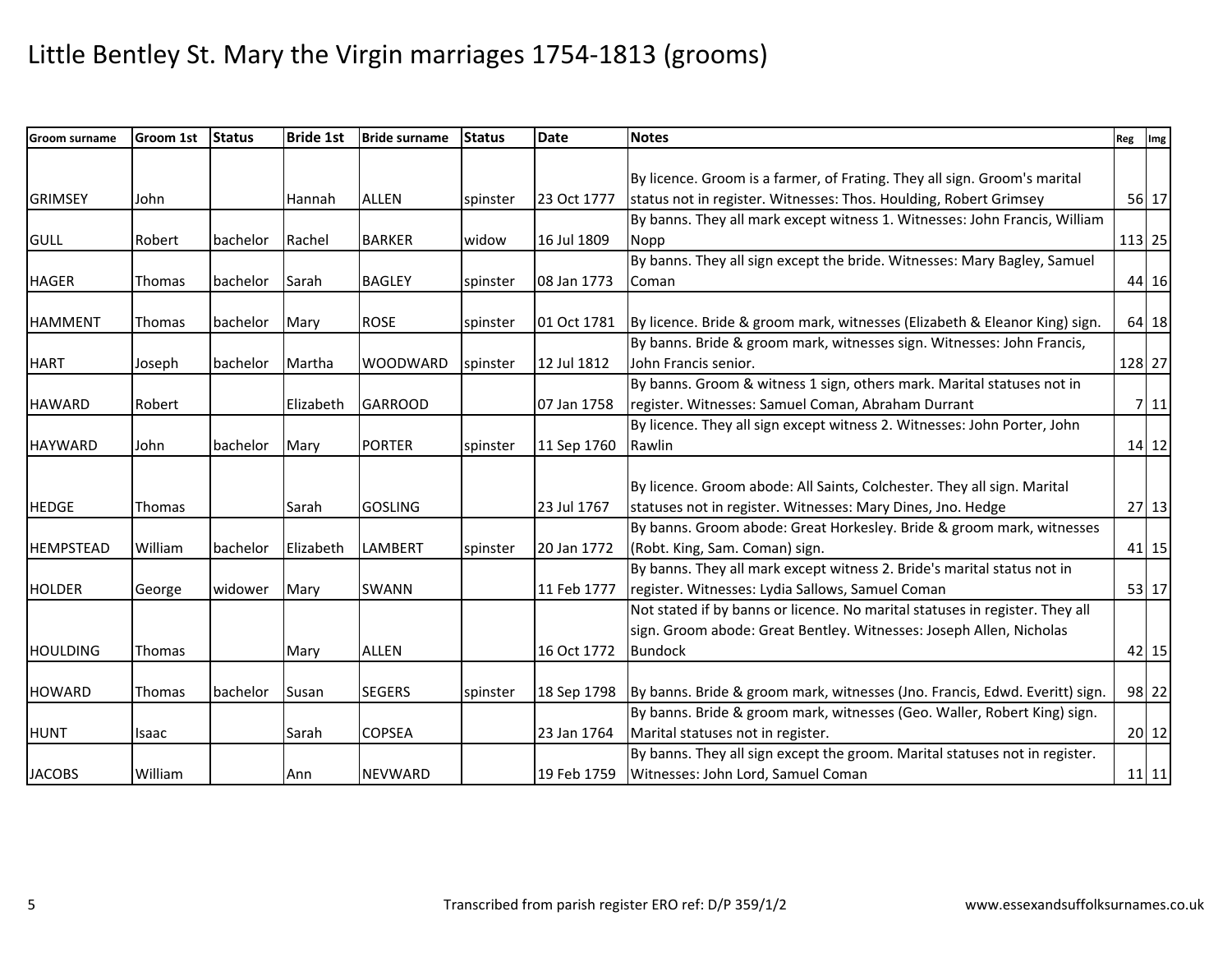| <b>Groom surname</b> | Groom 1st | <b>Status</b> | <b>Bride 1st</b> | <b>Bride surname</b> | <b>Status</b> | <b>Date</b>         | <b>Notes</b>                                                                | Reg Img |         |
|----------------------|-----------|---------------|------------------|----------------------|---------------|---------------------|-----------------------------------------------------------------------------|---------|---------|
|                      |           |               |                  |                      |               |                     | By banns. Bride & groom mark, witnesses (Francis Cooper, Thos. South)       |         |         |
| <b>JACOBS</b>        | John      | single        | Mary             | <b>WHITE</b>         | single        | 19 Oct 1785         | sign.                                                                       |         | 74 19   |
|                      |           |               |                  |                      |               |                     | By banns. Bride & groom mark, witnesses (James Smythies, Robert King)       |         |         |
| JAMES                | John      | bachelor      | Mary             | <b>DAY</b>           | single        | 02 Nov 1770         | sign.                                                                       |         | 38 15   |
|                      |           |               |                  |                      |               |                     | By banns. They all mark except witness 2. Witnesses: Isaac Jacobs, Samuel   |         |         |
| <b>JAMES</b>         | William   | single        | Sarah            | <b>JACOBS</b>        | single        | 26 Oct 1783         | <b>Coman</b>                                                                |         | 72 19   |
|                      | William   |               |                  |                      |               |                     | By licence. Groom abode: Manningtree. They all sign. Bride's marital status |         |         |
| <b>JARROLD</b>       | Bridgman  | bachelor      | Elizabeth        | <b>KING</b>          |               |                     | 13 May 1785   not in register. Witnesses: Robt. King, Hannah Jarrold        |         | 73 19   |
|                      |           |               |                  |                      |               |                     | By banns. Bride & groom mark, witnesses (Daniel Gardiner, Samuel Coman)     |         |         |
| <b>JOWERS</b>        | Daniel    | widower       | Mary             | <b>BURGESS</b>       | spinster      | 29 Jan 1777         | sign.                                                                       |         | 52 17   |
|                      |           |               |                  |                      |               |                     | By licence. Bride & groom mark, witnesses (Thos. South, Edwd. Everitt)      |         |         |
| <b>JOWERS</b>        | Daniel    | bachelor      | Mary             | <b>ALLEN</b>         | spinster      | 04 Dec 1800         | sign.                                                                       |         | 101 23  |
|                      |           |               |                  |                      |               |                     | By banns. Groom abode: Great Bentley. Bride & groom mark, witnesses         |         |         |
| <b>KETTLE</b>        | Joseph    | widower       | Elizabeth        | <b>ALLEN</b>         | widow         | 25 Sep 1787         | (Samuel Crampin, Thomas South) sign.                                        |         | 77 20   |
|                      |           |               |                  |                      |               |                     | By licence. Groom abode: Brightlingsea. They all sign except witness 1.     |         |         |
| <b>KING</b>          | Samuel    | widower       | Mary             | <b>BAGLEY</b>        | widow         | 23 Apr 1779         | Witnesses: Samuel Sexton, Samuel Coman                                      |         | 61 18   |
|                      |           |               |                  |                      |               |                     | By banns. Groom abode: St. Osyth. Bride marks, others sign. No 2nd          |         |         |
| <b>KITTLE</b>        | Edward    | bachelor      | Hannah           | <b>ALLEN</b>         | spinster      | 10 Oct 1769         | witness. Witness: Samuel Coman                                              |         | 34 14   |
|                      |           |               |                  |                      |               |                     | By banns. Bride & groom mark, witnesses (Samuel Coman, Samuel Perry)        |         |         |
| <b>KNOWLER</b>       | James     | single        | Mary             | <b>PITCHFORD</b>     | single        | 07 Apr 1767         | sign.                                                                       |         | $26$ 13 |
|                      |           |               |                  |                      |               |                     | By banns. Bride & groom mark, witnesses sign. Witnesses are John Francis    |         |         |
| <b>KNOWLER</b>       | William   | bachelor      | Hannah           | <b>WOODWARD</b>      | spinster      | 24 Jan 1809         | inr and senr.                                                               |         | 112 25  |
|                      |           |               |                  |                      |               |                     | By banns. Bride & groom mark, witness (Samuel Coman) signs. No 2nd          |         |         |
| <b>LAMBERT</b>       | John      | widower       | Anne             | <b>HAMMOND</b>       | spinster      | 29 Sep 1778         | witness.                                                                    |         | 58 17   |
|                      |           |               |                  |                      |               |                     | By banns. They all mark except witness 2. Witnesses: Elizabeth Hammond,     |         |         |
| LAMBERT              | Thomas    | bachelor      | Sarah            | <b>WOODWARD</b>      | single        | 14 Oct 1804         | John Francis                                                                |         | 106 24  |
|                      |           |               |                  |                      |               |                     | By licence. Bride & groom mark, witnesses (Robt. King, Joseph Nunn) sign.   |         |         |
| LAYZEL               | Joseph    |               | Ann              | <b>RAWLING</b>       |               | 23 Aug 1769         | Marital statuses not in register.                                           |         | 32 14   |
|                      |           |               |                  |                      |               |                     | By banns. They all mark except witness 2. Witnesses: John Smith, Jno.       |         |         |
| LAYZEL               | John      | bachelor      | Susan            | LAYZEL               | spinster      | 08 Mar 1801 Francis |                                                                             |         | 102 23  |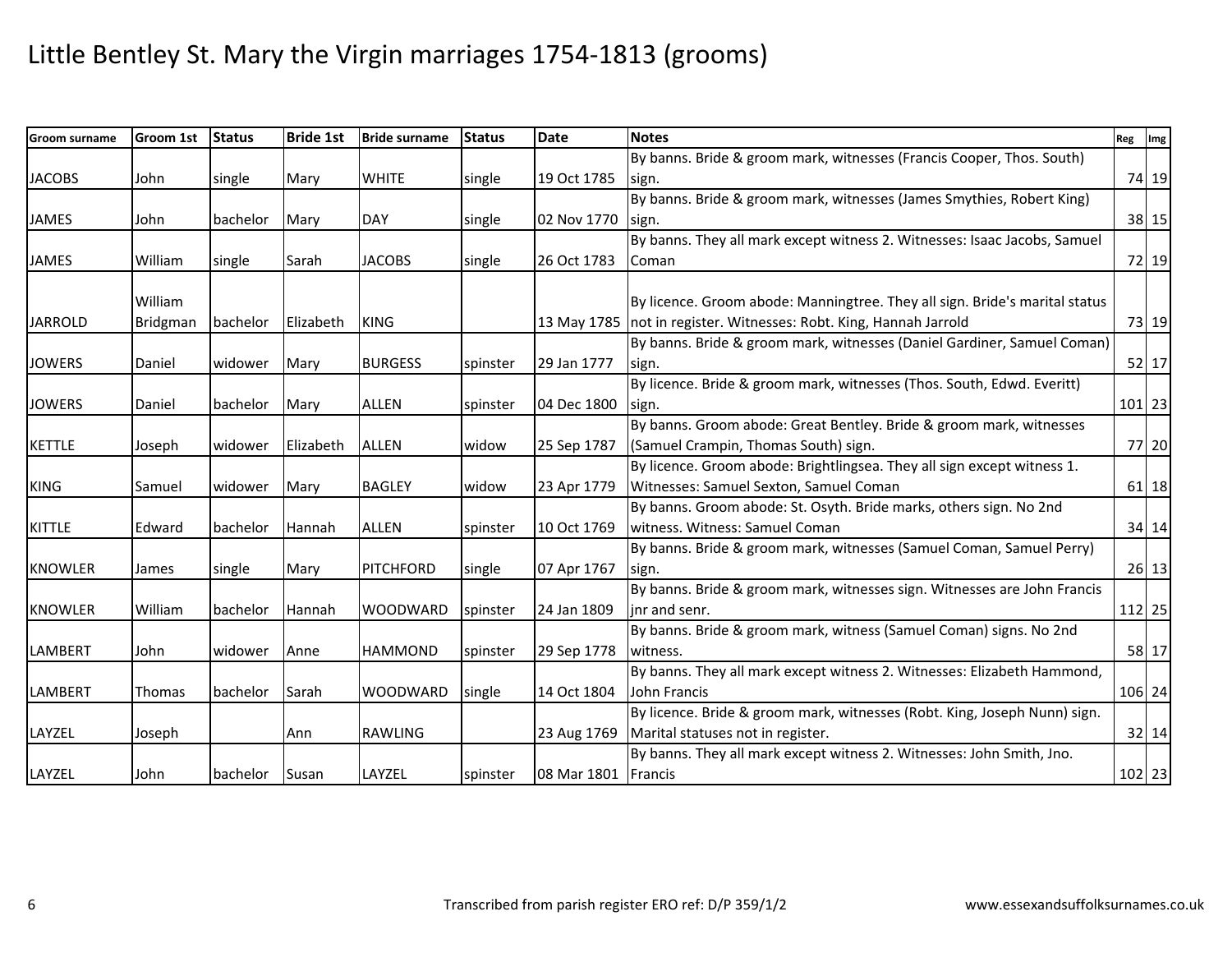| Groom surname  | Groom 1st     | <b>Status</b> | <b>Bride 1st</b> | <b>Bride surname</b> | <b>Status</b> | <b>Date</b> | <b>Notes</b>                                                                   | Reg Img |             |
|----------------|---------------|---------------|------------------|----------------------|---------------|-------------|--------------------------------------------------------------------------------|---------|-------------|
|                |               |               |                  |                      |               |             | By banns. Groom abode: Wivenhoe. They all mark except witness 2                |         |             |
| LITEMAN        | John          | widower       | Martha           | <b>ASTON</b>         | widow         | 21 Jun 1771 | (Samuel Coman). Witness 1: James Johnson                                       |         | 40 15       |
|                |               |               |                  |                      |               |             | By banns. They all mark except witness 1. Marital statuses not in register.    |         |             |
| LONG           | James         |               | Prudence         | <b>ANNESON</b>       |               | 03 Oct 1765 | Witnesses: Richard Smith, George Brooks                                        |         | 25 13       |
|                |               |               |                  |                      |               |             | By licence. Groom abode: Great Bentley. They all sign. Witnesses: William      |         |             |
| <b>LORD</b>    | Jonathan      | bachelor      | Mary             | <b>SMITH</b>         | single        | 14 Jul 1773 | Sargeant, John Lord, William Smith.                                            |         | 45 16       |
| <b>MAN</b>     | Roger         | bachelor      | Hannah           | <b>HUBBARD</b>       | spinster      | 07 Mar 1774 | By licence. Brige & groom mark. No witnesses.                                  |         | 48 16       |
|                |               |               |                  |                      |               |             | By banns. They all sign except the groom. Witnesses: John Rudland, Edwd.       |         |             |
| <b>MANNING</b> | Isaac         | bachelor      | Sarah            | <b>RUDLAND</b>       | spinster      | 21 Jul 1782 | Everitt                                                                        |         | 67 19       |
|                |               |               |                  |                      |               |             | By licence. Groom abode: Beaumont. Groom & witness 1 sign, others mark.        |         |             |
| <b>MASON</b>   | Richard       | widower       | Ann              | CASON                | spinster      | 22 Jun 1777 | Witnesses: Samuel Coman, Mary Nightingale                                      |         | 54 17       |
|                |               |               |                  |                      |               |             | By licence. Groom abode: Melton, Suffolk. They all sign. Witnesses: John       |         |             |
| MAULDON        | Joseph        | bachelor      | Sarah            | <b>CARTER</b>        | spinster      | 12 Jul 1810 | Fuller, Sarah South                                                            |         | 119 26      |
|                |               |               |                  |                      |               |             | By licence. Groom abode: Wix. Bride & groom mark, witnesses (Thos.             |         |             |
| <b>MAY</b>     | William       | bachelor      | Susan            | <b>STEBBING</b>      | single        | 30 Mar 1803 | South, John Francis) sign.                                                     |         | 107 24      |
|                |               |               |                  |                      |               |             | By banns. They all sign except the bride. Bride's marital status not in        |         |             |
| <b>MAYER</b>   | James         | widower       | Hannah           | <b>NORFOLK</b>       |               | 31 Aug 1805 | register. Witnesses: James Mayer, John Francis                                 |         | 107 24      |
|                |               |               |                  |                      |               |             |                                                                                |         |             |
|                |               |               |                  |                      |               |             | By licence. Groom abode: Little Clacton. Bride & groom mark, witnesses         |         |             |
| <b>MELING</b>  | James         | bachelor      | Elizabeth        | <b>SMITH</b>         |               | 27 Jul 1795 | (Elizabeth Lord, Edwd. Everitt) sign. Bride's marital status not in register.  |         | 95 22       |
|                |               |               |                  |                      |               |             | By banns with consent of parents. Groom & witness 1 sign, others mark.         |         |             |
| <b>NEVORD</b>  | Edward        | single        | Ann              | <b>JOWERS</b>        | spinster      | 30 Dec 1755 | Witnesses: Samuel Coman, Sarah Jowers                                          |         | $2 \mid 10$ |
|                |               |               |                  |                      |               |             | By banns. Bride & groom mark, witnesses (John Gardener, Robert King)           |         |             |
| NIGHTENGALE    | John          |               | Mary             | COMAN                |               | 24 Dec 1762 | sign. Marital statuses not in register.                                        |         | 18 12       |
|                |               |               |                  |                      |               |             | By banns. Groom & witness 1 sign, others mark. Witnesses: Thos. South,         |         |             |
| <b>NOTLEY</b>  | <b>Nathan</b> | bachelor      | Mary             | <b>SOUTHGATE</b>     | spinster      | 14 Feb 1790 | <b>Margarett Death</b>                                                         |         | 81 20       |
|                |               |               |                  |                      |               |             | By licence. They all sign except the groom. Witnesses: Stephen Lufkin, John    |         |             |
| <b>NOTLEY</b>  | William       | bachelor      | Sarah            | <b>JOWERS</b>        | widow         | 31 Dec 1792 | Francis                                                                        |         | 87 21       |
|                |               |               |                  |                      |               |             | By licence. Bride is of Little Bromley. They all sign. Witnesses: Jno. Barton, |         |             |
| <b>NUNN</b>    | Robert        | bachelor      | Elizabeth        | <b>WARREN</b>        | spinster      | 12 Feb 1779 | A. Nunn                                                                        |         | 60 18       |
|                |               |               |                  |                      |               |             | Entry crossed out. Incomplete - no one signs or marks, no witnesses.           |         |             |
| <b>ORMAN</b>   | Henry         |               | Elizabeth        | <b>WRIGHT</b>        |               | 07 Jan 1768 | Groom is of Manningtree.                                                       |         | 29 14       |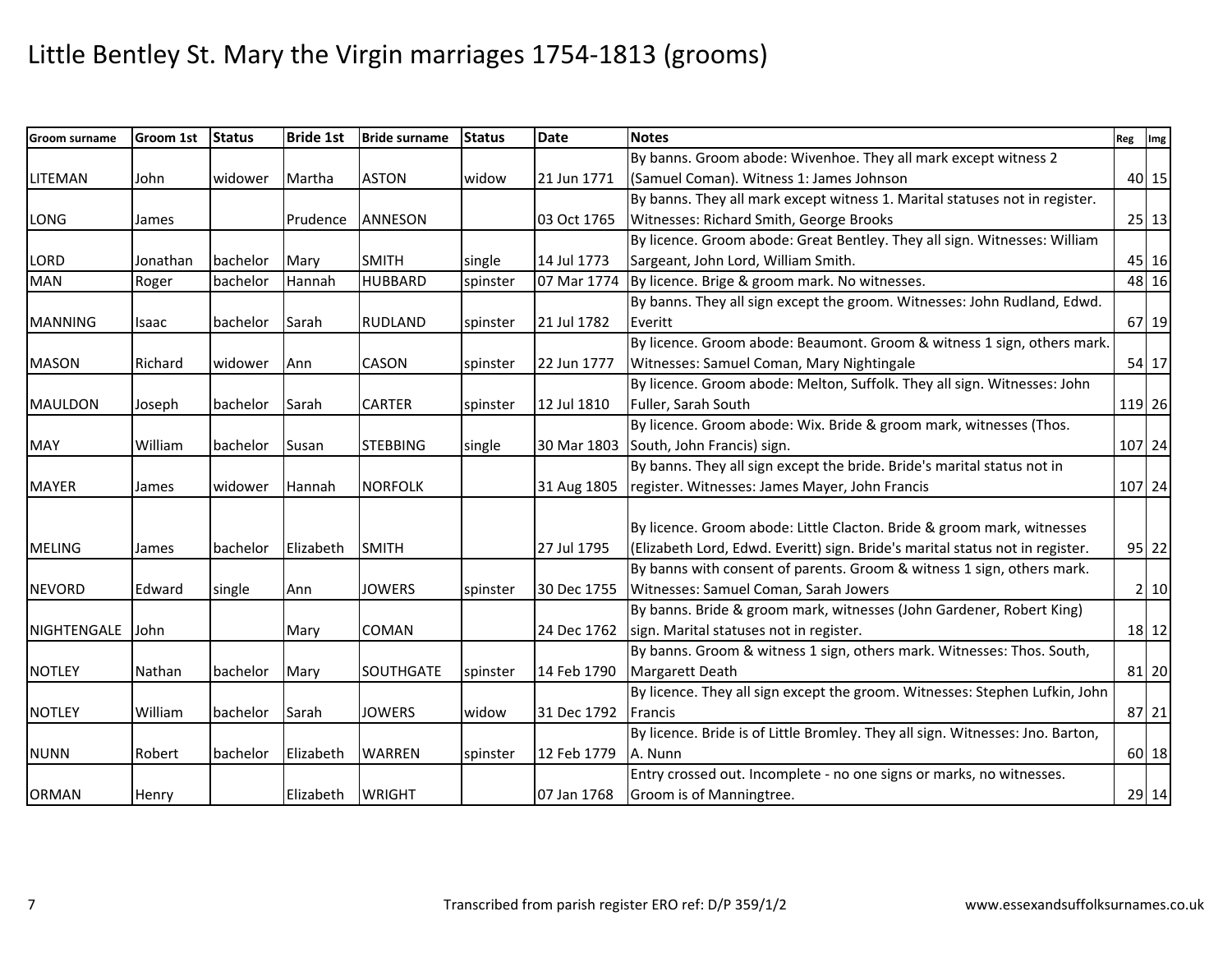| <b>Groom surname</b> | <b>Groom 1st</b> | <b>Status</b> | <b>Bride 1st</b> | <b>Bride surname</b> | <b>Status</b> | <b>Date</b>         | <b>Notes</b>                                                                | Reg Img      |
|----------------------|------------------|---------------|------------------|----------------------|---------------|---------------------|-----------------------------------------------------------------------------|--------------|
|                      |                  |               |                  |                      |               |                     | By banns. Bride & groom mark, witnesses (Edwd. Everitt, John Burgess)       |              |
| <b>OSBORNE</b>       | Edward           | single        | Rose             | <b>CARTER</b>        | single        | 12 Dec 1786         | sign.                                                                       | 76 20        |
|                      |                  |               |                  |                      |               |                     | By banns. They all sign except the bride. Bride's marital status not in     |              |
| PAGE                 | John             | bachelor      | Phoebe           | <b>DAVY</b>          |               | 24 Feb 1811         | register. Witnesses: Margreat Page, John Francis                            | 120 26       |
|                      |                  |               |                  |                      |               |                     | By banns. Groom abode: Elmstead. They all mark except witness 1.            |              |
| <b>PERDY</b>         | James            | bachelor      | Mary             | <b>WHYATT</b>        | spinster      | 08 Oct 1777         | Witnesses: William Whyatt, Sarah Cook                                       | 55 17        |
|                      |                  |               |                  |                      |               |                     | By banns. They all sign except the bride. Witnesses: James Angier, Edwd.    |              |
| <b>PORTER</b>        | James            | bachelor      | Mary             | PILLEN               | spinster      | 11 May 1810 Everitt |                                                                             | 118 26       |
|                      |                  |               |                  |                      |               |                     | By banns. They all mark except witness 1. Witnesses: John Francis, Joseph   |              |
| <b>PORTER</b>        | Thomas           | bachelor      | Susan            | <b>HALE</b>          |               | 05 Sep 1813         | Garrett.                                                                    | 132 27       |
|                      |                  |               |                  |                      |               |                     | By banns. They all sign except the bride. Bride's marital status not in     |              |
| <b>PRIOR</b>         | Ambrose          | bachelor      | Susan            | <b>FENN</b>          |               | 28 Jun 1793         | register. Witnesses: Edwd. Everitt, John Francis                            | 89 21        |
|                      |                  |               |                  |                      |               |                     | By banns. Groom & witness 2 sign, others mark. Witnesses: Thos. Carter,     |              |
| <b>PRIOR</b>         | Ambrose          | widower       | Margaret         | <b>BROWN</b>         | widow         | 21 Nov 1811         | John Francis                                                                | 123 26       |
|                      |                  |               |                  |                      |               |                     | By banns with consent of parents. They all possibly sign except witness 1.  |              |
| <b>PURDY</b>         | Samuel           | single        | Sarah            | <b>THOMPSON</b>      | spinster      |                     | 28 May 1754 Witnesses: Robert Thompson, Samuel Coman                        | $1 \vert 10$ |
|                      |                  |               |                  |                      |               |                     | By banns. Bride & groom mark, witnesses (John Church, Samuel Coman)         |              |
| <b>PURDY</b>         | Samuel           |               | Elizabeth        | <b>TAILOR</b>        |               | 08 Oct 1759         | sign. Marital statuses not in register.                                     | $12$   11    |
|                      |                  |               |                  |                      |               |                     | By banns. Bride & groom mark, witnesses (Elizabeth Richardson, Samuel       |              |
| <b>PURDY</b>         | Samuel           | widower       | Mary             | SOUTH                | widow         | 25 Oct 1782         | Coman) sign.                                                                | 69 19        |
|                      |                  |               |                  |                      |               |                     | By banns. They all mark except witness 1. Witnesses: John Francis, Sarah    |              |
| <b>PURDY</b>         | Samuel           | widower       | Sarah            | <b>BIRD</b>          | spinster      | 03 Feb 1803         | King                                                                        | 106 23       |
|                      |                  |               |                  |                      |               |                     | By licence. Groom abode: Thorpe. They all sign. Witnesses: Mary Smith,      |              |
| <b>RAWLING</b>       | George           | bachelor      | Sarah            | <b>BURLING</b>       | spinster      | 16 Oct 1805         | <b>Edward Burling</b>                                                       | 108 24       |
|                      |                  |               |                  |                      |               |                     |                                                                             |              |
|                      |                  |               |                  |                      |               |                     | By banns. Bride is of Little Clacton. Bride & groom mark, witnesses (Robert |              |
| <b>ROLPH</b>         | James            |               | Mary             | POLLARD              |               | 21 Aug 1764         | King, Samuel Coman) sign. Marital statuses not in register.                 | $21$ 13      |
|                      |                  |               |                  |                      |               |                     | By banns. Bride & groom mark, witnesses (James Rose, Samuel Coman)          |              |
| <b>ROSE</b>          | Robert           | bachelor      | Phoebe           | SHERMAN              | spinster      | 07 Oct 1773         | sign.                                                                       | 47 16        |
|                      |                  |               |                  |                      |               |                     |                                                                             |              |
|                      |                  |               |                  |                      |               |                     | By banns. Groom abode: Wix. They all sign except the bride. Marital         |              |
| <b>ROUSE</b>         | Jasper           |               | Sarah            | <b>BINKS</b>         |               | 07 Jan 1763         | statuses not in register. Witnesses: Wm. Miller, John Pilborough            | 19 12        |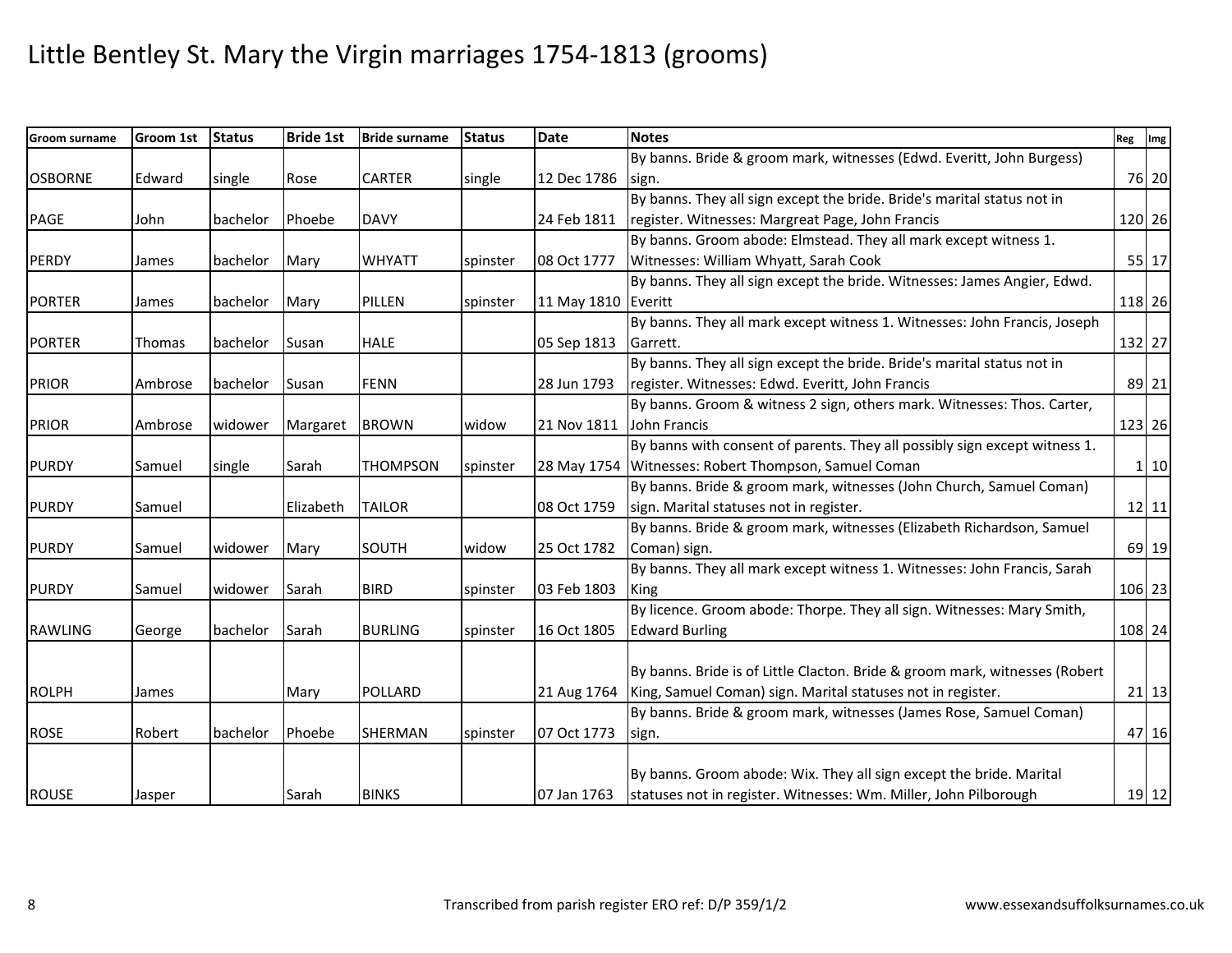| <b>Groom surname</b> | Groom 1st     | <b>Status</b> | <b>Bride 1st</b> | <b>Bride surname</b> | <b>Status</b> | <b>Date</b>        | <b>Notes</b>                                                                | Reg Img |
|----------------------|---------------|---------------|------------------|----------------------|---------------|--------------------|-----------------------------------------------------------------------------|---------|
|                      |               |               |                  |                      |               |                    | By banns. They all sign except the bride. Witnesses: Thomas Butcher, John   |         |
| <b>RYCRAFT</b>       | Robert        | bachelor      | Mary             | <b>SMYTH</b>         | spinster      | 03 Jan 1793        | <b>Francis</b>                                                              | 88 21   |
|                      |               |               |                  |                      |               |                    | By licence. Groom abode: Dunton, Essex. They all sign. Witnesses: Phillip   |         |
| <b>SACH</b>          | Charles       | bachelor      | Sarah            | <b>STAMMERS</b>      | spinster      |                    | 15 May 1812 Bromly, Sarah Rands                                             | 127 27  |
|                      |               |               |                  |                      |               |                    | By banns. They all sign except the bride. Bride's marital status not in     |         |
|                      |               |               |                  |                      |               |                    | register. Groom signs "Seger" but surname spelt "Segers" in register.       |         |
| <b>SEGER</b>         | Samuel        | bachelor      | Susan            | <b>GARDENER</b>      |               | 21 Sep 1803        | Witnesses: Saml. Seggers, John Francis                                      | 104 24  |
|                      |               |               |                  |                      |               |                    | By banns. Groom & witness 2 sign, others mark. Bride's marital status not   |         |
| <b>SEXTON</b>        | Samuel        | bachelor      | Mary             | <b>GOBY</b>          |               | 19 Nov 1809        | in register. Witnesses: Sarah Sexton, John Francis                          | 116 25  |
|                      |               |               |                  |                      |               |                    | By licence. Groom abode: Sproughton. They all sign. Marital statuses not in |         |
| <b>SHULVER</b>       | Thomas        |               | Mary             | <b>HALSTED</b>       |               | 24 Nov 1769        | register. Witnesses: Mary Bagley, James Smythies                            | 35 14   |
|                      |               |               |                  |                      |               |                    | By banns. They all mark except witness 1. Witnesses: Samuel Coman,          |         |
| <b>SIMONS</b>        | Samuel        | single        | Elizabeth        | <b>STOW</b>          | spinster      | 17 Oct 1775        | <b>Edward Allen</b>                                                         | $51$ 16 |
|                      |               |               |                  |                      |               |                    | By banns. They all mark except witness 1. Witnesses: Samuel Coman,          |         |
| <b>SMITH</b>         | Abraham       | widower       | Lucy             | <b>PEARMAN</b>       | spinster      | 26 Feb 1781        | Hannah Everitt                                                              | 63 18   |
|                      |               |               |                  |                      |               |                    |                                                                             |         |
| <b>SMITH</b>         | Samuel        | single        | Lucy             | <b>SMITH</b>         | widow         | 14 Oct 1788        | By banns. Bride & groom mark, witnesses (Thos. South, John Polley) sign.    | 79 20   |
|                      |               |               |                  |                      |               |                    | By banns. They all mark except witness 1. Witnesses: John Francis, John     |         |
| <b>SMITH</b>         | John          | bachelor      | Sarah            | LAYSEL               | spinster      | 23 Sep 1792        | Laysel                                                                      | 85 21   |
|                      |               |               |                  |                      |               |                    | By licence. Bride is of Great Bentley. They all sign. Witnesses: John Bye,  |         |
| <b>SOUTH</b>         | <b>Thomas</b> | bachelor      | Martha           | <b>ALMOND</b>        | spinster      | 14 Jan 1779        | Susan Almond                                                                | 59 17   |
|                      |               |               |                  |                      |               |                    | By banns. They all mark except witness 2. Witnesses: Susannah Taylor,       |         |
| <b>STEBBIN</b>       | George        | bachelor      | Susannah         | <b>MILLER</b>        | spinster      |                    | 15 May 1778 Samuel Coman                                                    | 57 17   |
|                      |               |               |                  |                      |               |                    | By banns. Groom & witness 1 mark, others sign. Witnesses: James Stow,       |         |
| <b>STILES</b>        | John          | bachelor      | Judith           | <b>STOW</b>          | spinster      |                    | 03 May 1774 Samuel Coman                                                    | 49 16   |
|                      |               |               |                  |                      |               |                    | By banns. Bride & groom mark, witnesses (Edwd. Everitt, W. Smythies)        |         |
| <b>STRUTT</b>        | Daniel        | single        | Jane             | <b>ENGLISH</b>       | single        | 28 Sep 1788        | sign.                                                                       | 78 20   |
|                      |               |               |                  |                      |               |                    | By banns. Bride & groom mark, witnesses (Mary Coker, Samuel Coman)          |         |
|                      |               |               |                  |                      |               |                    | sign. Marital statuses not in register. Groom abode "Bentley" presumably    |         |
| <b>STUBBIN</b>       | William       |               | Mary             | <b>WILLIAMS</b>      |               | 28 Apr 1768        | means Great Bentley.                                                        | 29 14   |
|                      |               |               |                  |                      |               |                    | By banns. They all sign except the groom. Witnesses: Robt. King, Robert     |         |
| <b>STUBING</b>       | William       | widower       | Carolina         | <b>POLLARD</b>       | spinster      | 01 Nov 1792 Cooper |                                                                             | 86 21   |